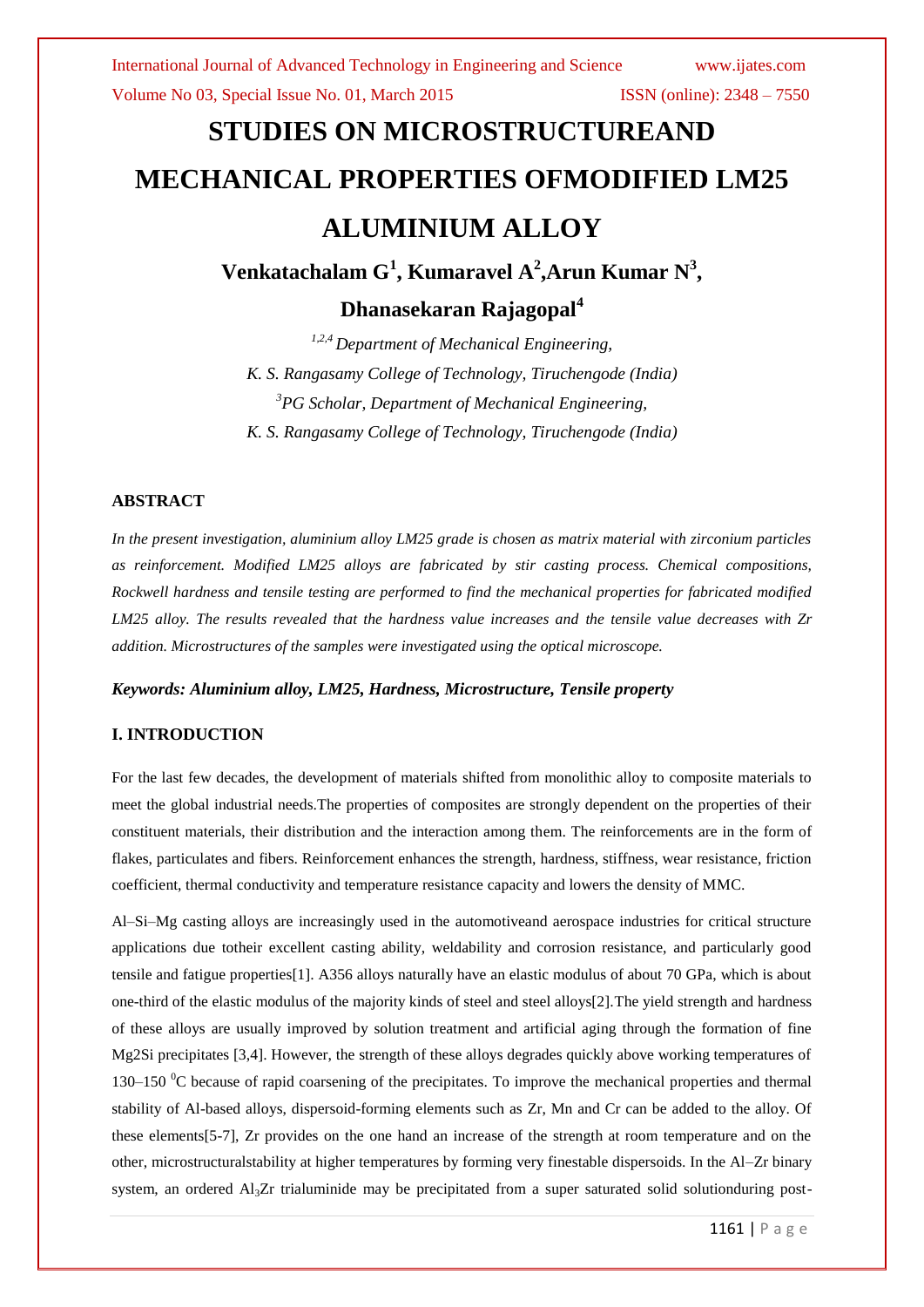#### International Journal of Advanced Technology in Engineering and Science www.ijates.com

#### Volume No 03, Special Issue No. 01, March 2015 ISSN (online): 2348 – 7550

solidification aging [6-8]. The hardness of the Zr-containing alloys did increaseby an average of 8% and 15% after solution treatment for8 h and 24 h, respectively. Theaddition of Zr to the alloy had a grain refining effect on the structureand reduced the average grain size to 0.7 mm [9].In the present work, the effect of addition of small amount of lithium and zirconium on microstructure, hardness and tensile property of modified LM25 alloy has been investigated.

#### **II. EXPERIMENTAL WORK**

| Elements   Cu   Si |  | $\log$ $\text{Mn}$ $\text{Fe}$ | $\overline{\mathbf{N}}$ i | <b>Zn</b> | Ti | <b>Pb</b> | Sn |                                                                                                                              |
|--------------------|--|--------------------------------|---------------------------|-----------|----|-----------|----|------------------------------------------------------------------------------------------------------------------------------|
| $Wt.$ %            |  |                                |                           |           |    |           |    | $\vert 0.07 \vert 3.15 \vert 0.5 \vert 0.17 \vert 0.9 \vert 0.01 \vert 0.04 \vert 0.02 \vert 0.03 \vert 0.002 \vert$ Balance |

#### **Table 1 Composition of aluminium alloy (LM25)**

The constituent elements of LM25 alloy are presented in Table 1. A weighted quantity of the LM25 Al alloy was melted in clay bonded graphite of 2 Kg capacity using a small electrical furnace. The experimental setup is shown in Fig. 1. The melt was maintained at about  $750^{\circ}$ C and stirred using a mild steel impeller at a speed of 600 RPM to create the vortex. The reinforcement material, zirconium particles of 100 to 240µm of size were added and the string process was continued for 10 to 15 minutes and then the composite slurry was poured into the mild steel die, which was preheated to about  $300^{\circ}$ C.



**Figure 1 Mechanical stir casting setup and stirring process**

Microstructures of the modified LM25 alloy wereanalyzed to verify the reinforcement distribution on composites. The tensile test specimens were made according to ASTM: E8M-13a standard as shown in Fig. 2. Tensile tests were carried out in a computerized testing machine at a strain rate of 1 mm/min. Rockwell hardness test is performed on the samples using digital Rockwell hardness testing machine.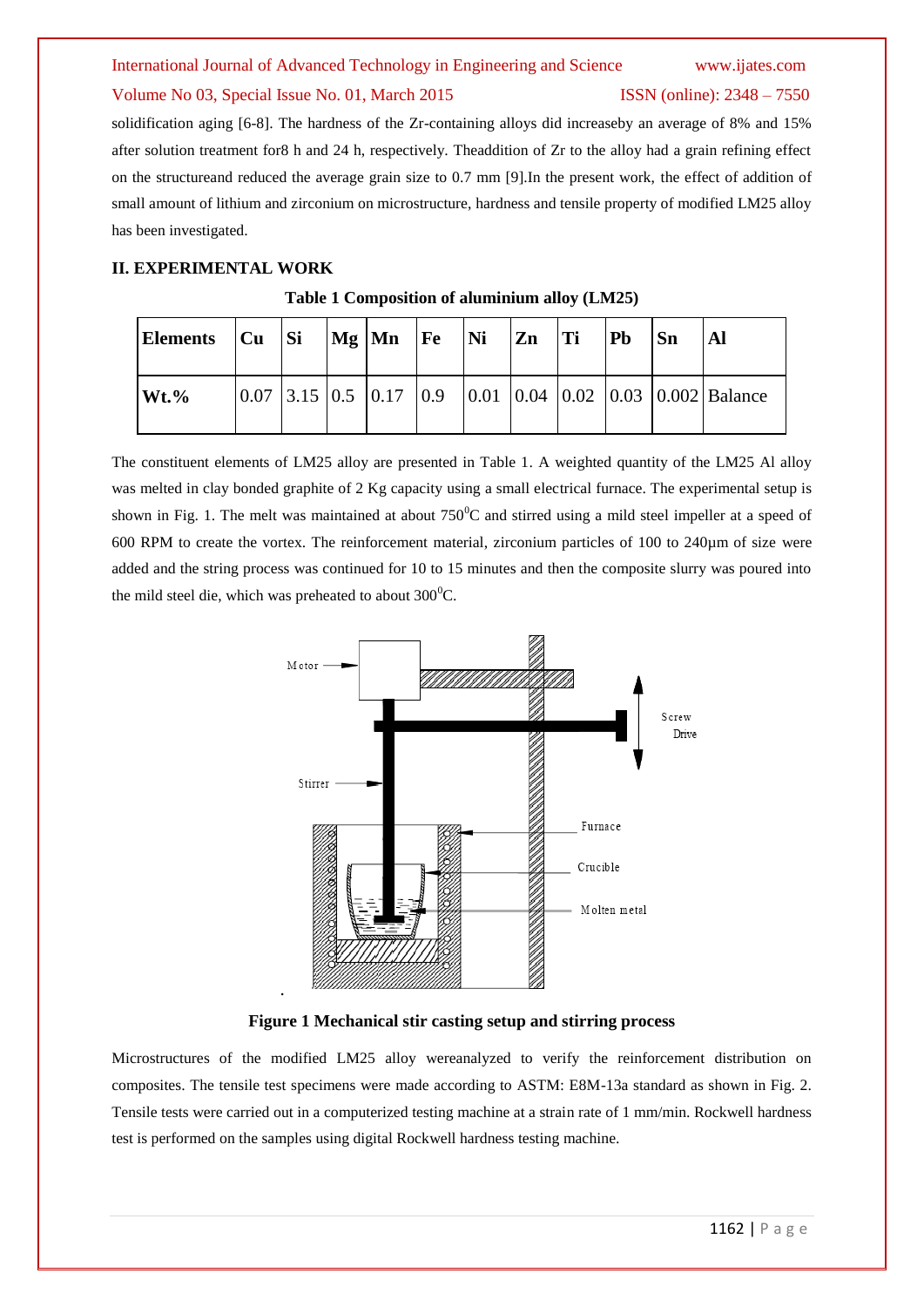#### International Journal of Advanced Technology in Engineering and Science www.ijates.com

### Volume No 03, Special Issue No. 01, March 2015 ISSN (online): 2348 – 7550





**Figure 2 Sizeof tensile Specimen** 

#### **III. RESULTS AND DISCUSSION**

#### **3.1. Microstructure**

Microstructural examination of the modified LM25 alloy was carried out to confirm the dispersion of Zr particles. Cross sectional of the samples revealed the presence ofinterdendriticnetwork of eutectic silicon, Zirconium particles (mostly rounded, less angular) and Mg<sub>2</sub>Si particles distributed in a matrix of aluminum solid solution throughout structure as shown in Fig. 3.

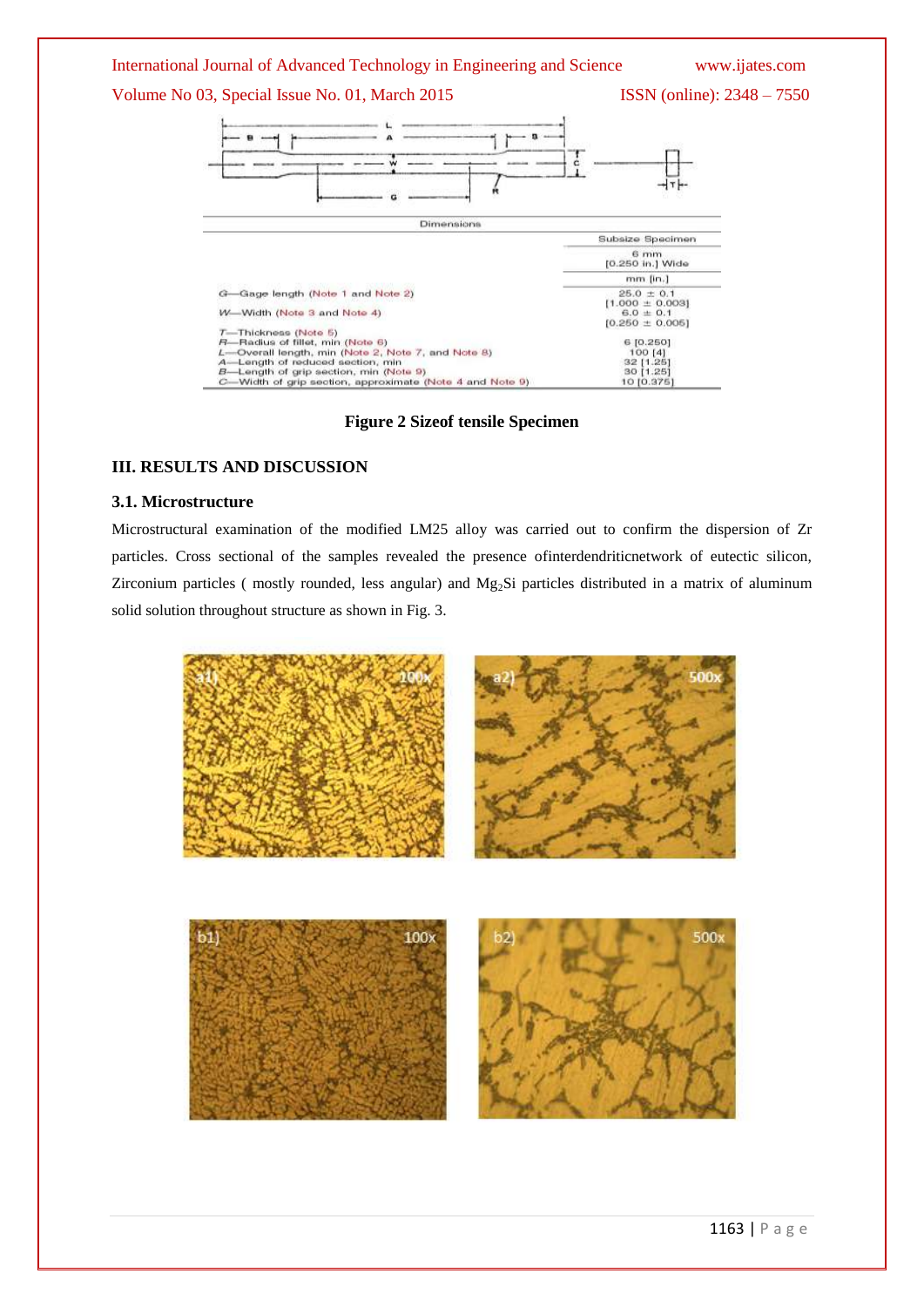#### International Journal of Advanced Technology in Engineering and Science www.ijates.com

Volume No 03, Special Issue No. 01, March 2015 ISSN (online): 2348 – 7550





### **Figure 3 Microstructures of the modified LM25 alloys, (a) 0.25 wt% Zr, (b) 0.5 wt% Zr and (c) Zr-free**

#### **3.2. Hardness**

The results of hardness tests are shown in Table 2. It can be seen that the initial hardness of the unmodified alloy was 60HRB that decreased to48 HRB and increases with the addition of Zr. According to the micro structural modification so f $\beta$  inter metallic, hardness should increase with the addition of Zr, but the results indicate that hardness obviously declines initially. Because of porosity in the composites the hardness value is decreased and the hardness is very sensitive to the porosity volume fraction.The hardness of the fabricated composite can be enhanced by age hardening process.

| Sample No. | Composition of samples | Hardness value (HRB) |  |  |
|------------|------------------------|----------------------|--|--|
|            | $Al + 0\% Zr$          | 60                   |  |  |
| ∠          | $Al + 0.75\% Zr$       | 48                   |  |  |
|            | $Al + 1.00\% Zr$       | 53                   |  |  |

#### **Table 2 Rockwell hardness of modified LM25 alloy**

#### **3.3. Tensile Property**

The average ultimate tensile strength (UTS) and elongation values of composites with and without Zr are illustrated in Table 3. It is evident that the addition of Zr decreases the tensile property. UTS is decreased form 230 to 165MPa and elongation percentage is reduced from 6% to 3.8%. Further increase of Zr decreases the tensile property. The tensile properties of composites can be increased with the age hardening process.

| Sample No. | Composition of samples | UTS (Mpa) | Elongation $(\%)$ |
|------------|------------------------|-----------|-------------------|
|            | $Al + 0\% Zr$          | 230       | 6.0               |
|            | $Al + 0.75\% Zr$       | 165       | 3.7               |
|            | $Al + 1.00\% Zr$       | 162       | 3.9               |

**Table 3 Ultimate tensile strength and elongation of modified LM25 alloy**